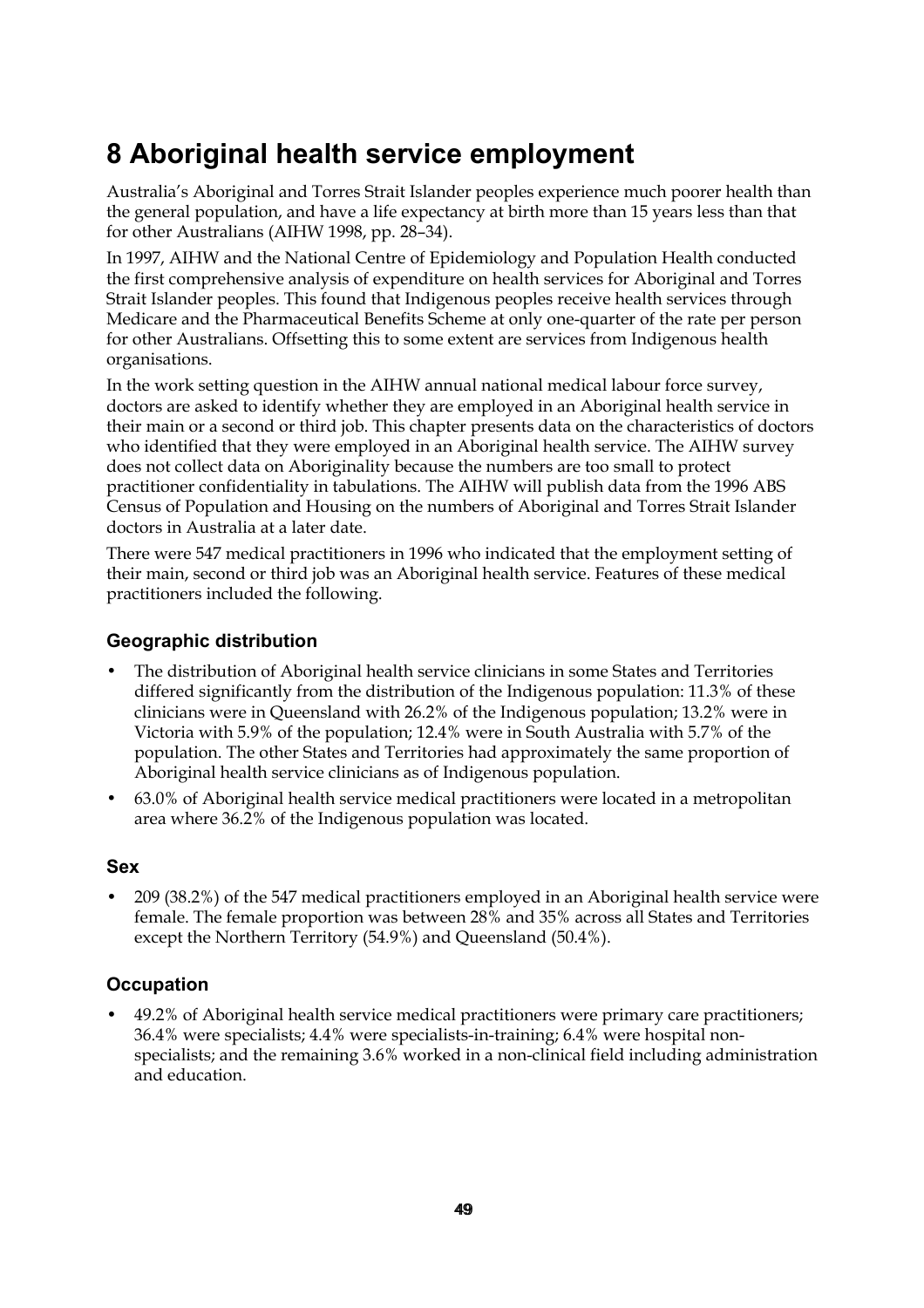## **Age**

• The average age of these medical practitioners was 41.7 years. This average varied across States and Territories, from a high of 44.5 years in South Australia to a low of 38.2 years in Western Australia and the Northern Territory.

#### **Hours worked**

• Medical practitioners in an Aboriginal health service worked an average of 22.1 hours per week mainly because only 45.5% of these doctors were working in such a service as their main job. Average hours worked varied among States and Territories, from a low of 14.0 hours per week in Victoria and 15.0 hours per week in South Australia to a high of 30.4 hours per week in the Northern Territory. Most practitioners (60.5%) worked fewer than 35 hours a week in the Aboriginal health service.

## **Overseas graduates**

• 83.7% of Aboriginal health service medical practitioners had gained their initial qualification in Australia. Of those who had gained an initial qualification overseas, 44.4% qualified in the United Kingdom or Ireland.

## **Aboriginal health service as a main job**

- There were 249 medical practitioners who worked in an Aboriginal health service in their main job in 1996.
- 46.1% were female.
- 58.5% were primary care practitioners; 19.3% were specialists; 9.7% were hospital nonspecialists; 7.3% were specialists-in-training; and the remaining 5.2% worked in a nonclinical field including administration and education.
- The average age of these medical practitioners was 39.1 years.
- 56.5% were employed in their main job as an Aboriginal health service medical practitioner in a metropolitan area.
- Most medical practitioners whose main job was in an Aboriginal health service (71.9%) worked 35 or more hours per week. The average was 38.1 hours per week in 1996.
- 82.3% of medical practitioners working in an Aboriginal health service in their main job had gained their initial qualification in Australia. Of those who initially qualified overseas, 48.8% had qualified in the United Kingdom or Ireland.